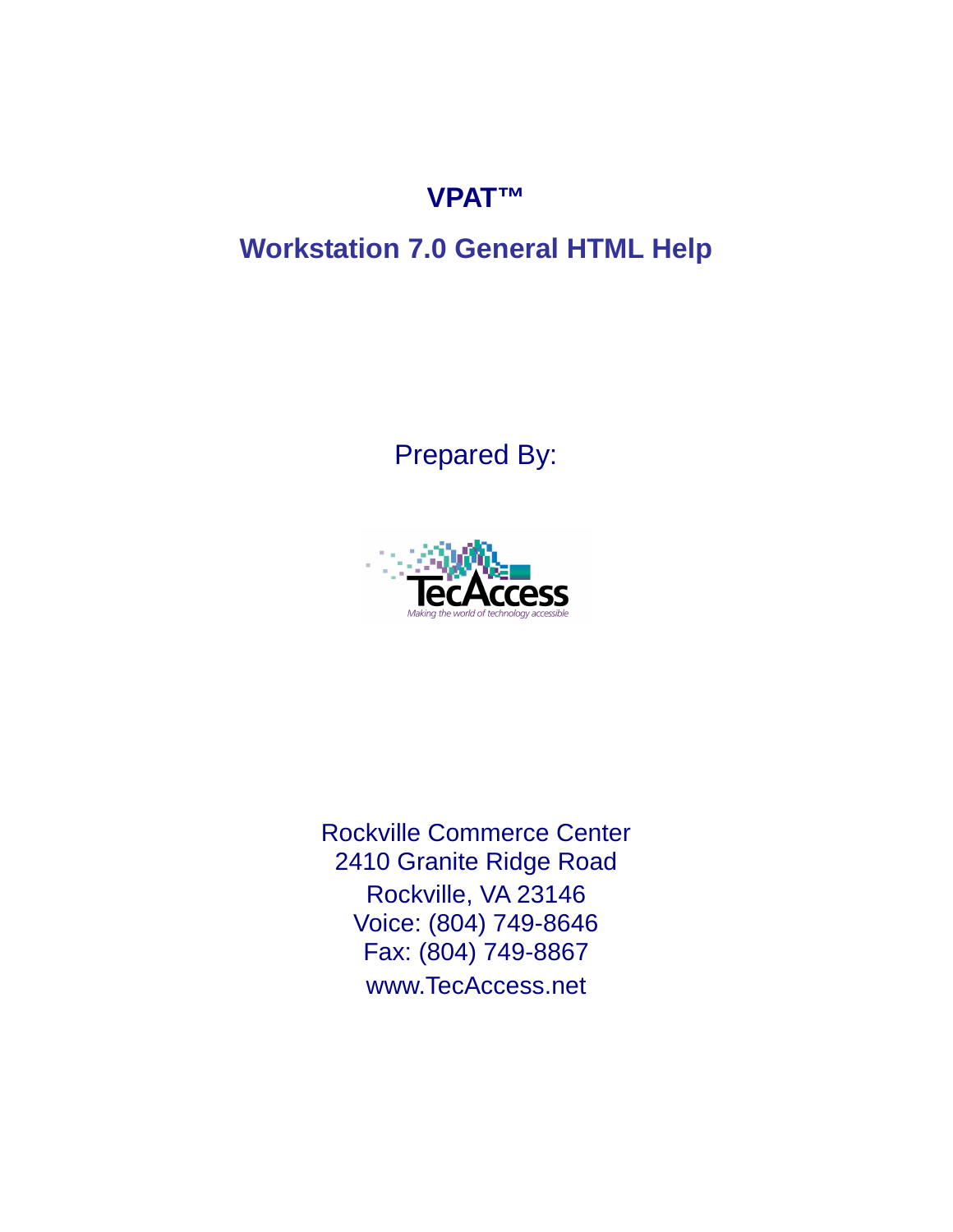## **VPAT**

#### **Product: VMware** SRM General HTML Help **Components covered**: Online help **Contact for more information:** http://www.VMware.com **Date:** November 2009

| <b>Summary of Voluntary Product Accessibility Template</b>         |                                      |                                                                                                           |  |  |
|--------------------------------------------------------------------|--------------------------------------|-----------------------------------------------------------------------------------------------------------|--|--|
| <b>Criteria</b>                                                    | <b>Supporting</b><br><b>Features</b> | <b>Remarks and Explanations</b>                                                                           |  |  |
| Section 1194.21 Software Applications<br>and Operating Systems     | Not applicable                       | This is applicable to the online help<br>documentation. Please reference the<br>attached 1194.21 section  |  |  |
| Section 1194.22 Web-based Internet<br>Information and Applications | Supports with<br>exceptions          | This is applicable to the online help<br>documentation. Please reference the<br>attached 1194.22 section. |  |  |
| Section 1194.23 Telecommunications<br>Products                     | Not<br>Applicable                    |                                                                                                           |  |  |
| Section 1194.24 Video and Multimedia<br>Products                   | Not<br>Applicable                    |                                                                                                           |  |  |
| Section 1194.25 Self-contained, Closed<br>Products                 | Not<br>Applicable                    |                                                                                                           |  |  |
| Section 1194.26 Desktop and Portable<br>Computers                  | Not<br>Applicable                    |                                                                                                           |  |  |
| Section 1194.31 Functional<br><b>Performance Criteria</b>          | Supports with<br>Exceptions          | Please reference the included 1194.21,<br>1194.22 and 1194.31 sections.                                   |  |  |
| Section 1194.41 Information,<br>Documentation and Support          | <b>Supports</b>                      | Please reference the included 1194.41<br>section                                                          |  |  |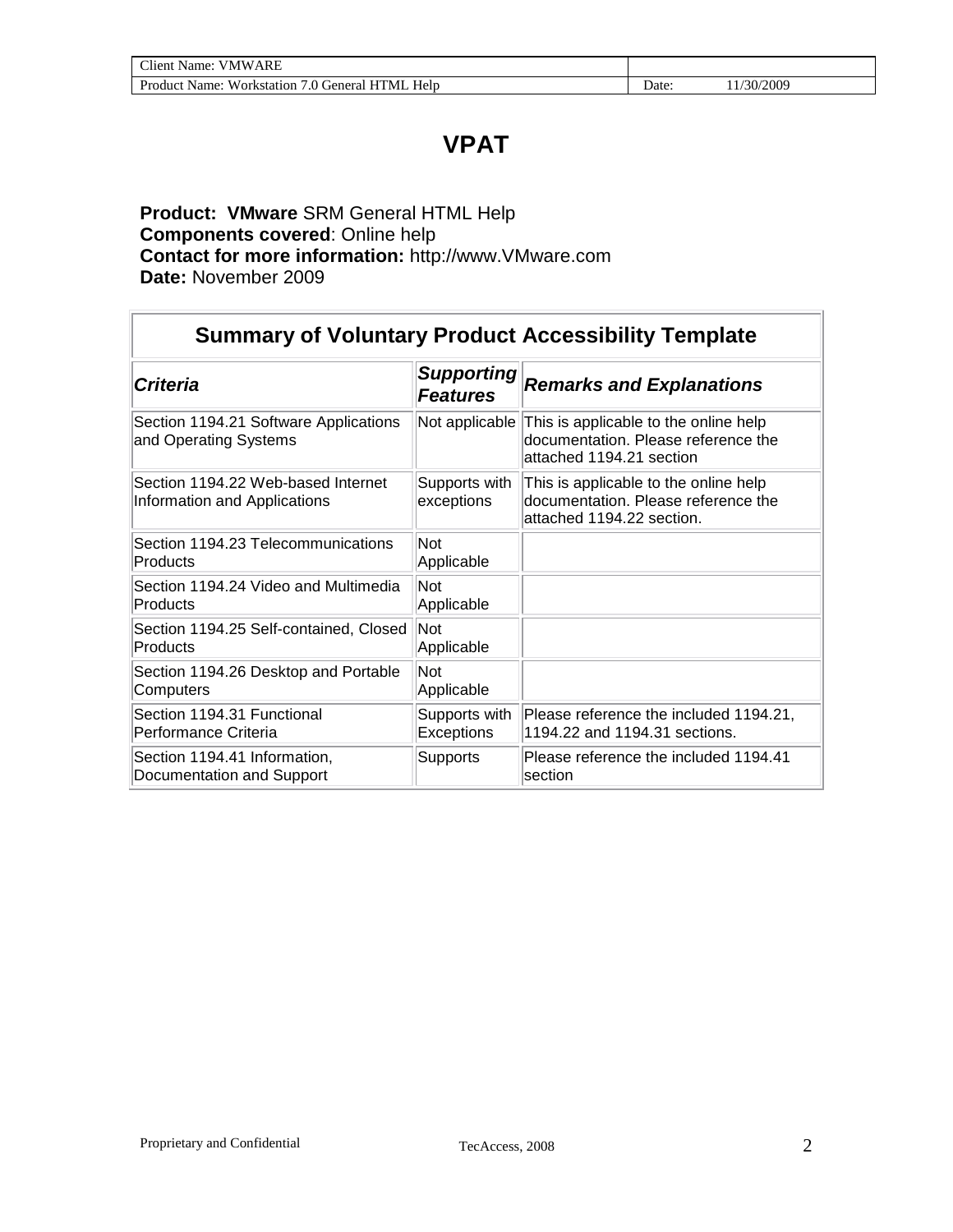| <b>Client Name: VMWARE</b>                      |                   |           |  |
|-------------------------------------------------|-------------------|-----------|--|
| Product Name: Workstation 7.0 General HTML Help | Date <sup>-</sup> | 1/30/2009 |  |

#### **Explanation of Supporting Features (second column on VPAT)**

| <b>Supports</b>                                                     | Use this language when you<br>determine the product fully<br>meets the letter and intent of the<br>Criteria.                                                                                                                                                                                                                                                |
|---------------------------------------------------------------------|-------------------------------------------------------------------------------------------------------------------------------------------------------------------------------------------------------------------------------------------------------------------------------------------------------------------------------------------------------------|
| <b>Supports with Exceptions</b>                                     | Use this language when you<br>determine the product does not<br>fully meet the letter and intent of<br>the Criteria, but provides some<br>level of access relative to the<br>Criteria.                                                                                                                                                                      |
| <b>Supports through Equivalent Facilitation</b>                     | Use this language when you<br>have identified an alternate way<br>to meet the intent of the Criteria<br>or when the product does not<br>fully meet the intent of the<br>Criteria.                                                                                                                                                                           |
| Supports when combined with Compatible AT                           | Use this language when you<br>determine the product fully<br>meets the letter and intent of the<br>Criteria when used in<br>combination with Compatible AT.<br>For example, many software<br>programs can provide speech<br>output when combined with a<br>compatible screen reader<br>(commonly used assistive<br>technology for people who are<br>blind). |
| <b>Does not Support</b>                                             | Use this language when you<br>determine the product does not<br>meet the letter or intent of the<br>Criteria.                                                                                                                                                                                                                                               |
| <b>Not Applicable</b>                                               | Use this language when you<br>determine that the Criteria do not<br>apply to the specific product.                                                                                                                                                                                                                                                          |
| Not Applicable -<br><b>Fundamental Alteration Exception Applies</b> | Use this language when you<br>determine a Fundamental<br>Alteration of the product would<br>be required to meet the Criteria<br>(see the access board standards<br>for the definition of "fundamental<br>alteration").                                                                                                                                      |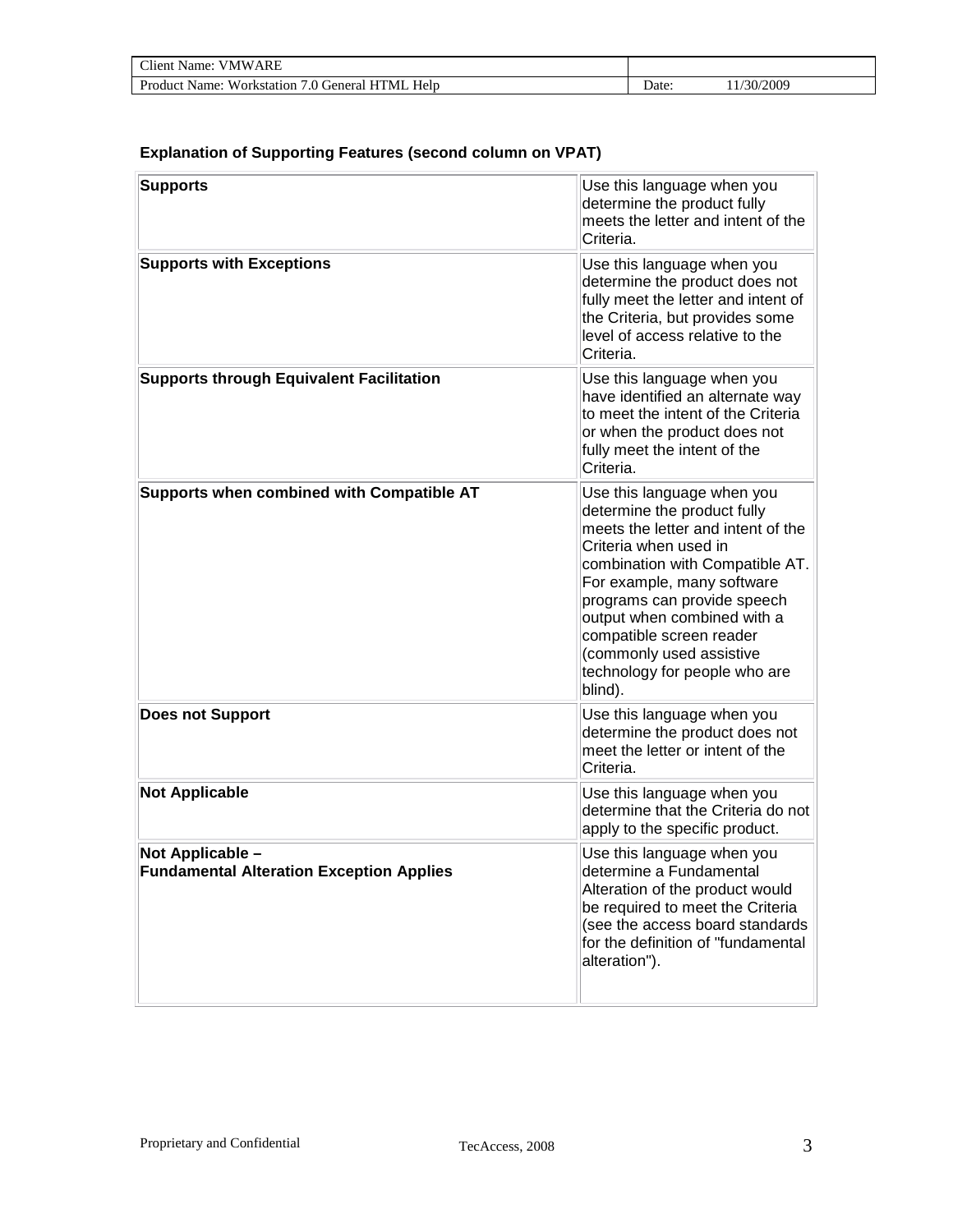| Client Name:<br><b>VMWARE</b>                            |      |                     |
|----------------------------------------------------------|------|---------------------|
| Product Name:<br>Workstation<br>7.0 General HTML<br>Help | Date | /30/2009<br>$\perp$ |

| 1194.21 Software Applications and Operating Systems                                                                                                                                                                                                                                                                                                                                                                                                                                                                                                                                            |                                              |                                                                                                                                                                    |  |
|------------------------------------------------------------------------------------------------------------------------------------------------------------------------------------------------------------------------------------------------------------------------------------------------------------------------------------------------------------------------------------------------------------------------------------------------------------------------------------------------------------------------------------------------------------------------------------------------|----------------------------------------------|--------------------------------------------------------------------------------------------------------------------------------------------------------------------|--|
| Criteria                                                                                                                                                                                                                                                                                                                                                                                                                                                                                                                                                                                       | <b>Supporting</b><br><b>Features</b>         | <b>Remarks and explanations</b>                                                                                                                                    |  |
| (a) When software is designed to run on<br>a system that has a keyboard, product<br>functions shall be executable from a<br>keyboard where the function itself or the<br>result of performing a function can be<br>discerned textually.                                                                                                                                                                                                                                                                                                                                                        | <b>Supports</b>                              | Application is keyboard accessible in<br>most cases.                                                                                                               |  |
| (b) Applications shall not disrupt or<br>disable activated features of other<br>products that are identified as<br>accessibility features, where those<br>features are developed and documented<br>according to industry standards.<br>Applications also shall not disrupt or<br>disable activated features of any<br>operating system that are identified as<br>accessibility features where the<br>application programming interface for<br>those accessibility features has been<br>documented by the manufacturer of the<br>operating system and is available to the<br>product developer. | <b>Supports</b><br>with<br><b>Exceptions</b> | The Web based GUI does honor extend<br>all Windows high contrast settings, but<br>does not support large font settings set<br>as accessibility options in Windows. |  |
| (c) A well-defined on-screen indication<br>of the current focus shall be provided<br>that moves among interactive interface<br>elements as the input focus changes.<br>The focus shall be programmatically<br>exposed so that Assistive Technology<br>can track focus and focus changes.                                                                                                                                                                                                                                                                                                       | <b>Supports</b>                              | The web based GUI does provide<br>accurate indicators of focus on the current<br>Screen.                                                                           |  |
| (d) Sufficient information about a user<br>interface element including the identity,<br>operation and state of the element shall<br>be available to Assistive Technology.<br>When an image represents a program<br>element, the information conveyed by<br>the image must also be available in text.                                                                                                                                                                                                                                                                                           | <b>Supports</b><br>with<br><b>Exceptions</b> | The web based GUI does not always<br>present accurate information to the user of<br>Assistive Technology.                                                          |  |
| (e) When bitmap images are used to<br>identify controls, status indicators, or<br>other programmatic elements, the<br>meaning assigned to those images shall<br>be consistent throughout an<br>application's performance.                                                                                                                                                                                                                                                                                                                                                                      | <b>Supports</b>                              | Bitmap images are used in a consistent<br>manner.                                                                                                                  |  |
| (f) Textual information shall be provided<br>through operating system functions for<br>displaying text. The minimum<br>information that shall be made available<br>is text content, text input caret location,                                                                                                                                                                                                                                                                                                                                                                                 | <b>Supports</b><br>with<br><b>Exceptions</b> | See 1194.22(a) for details                                                                                                                                         |  |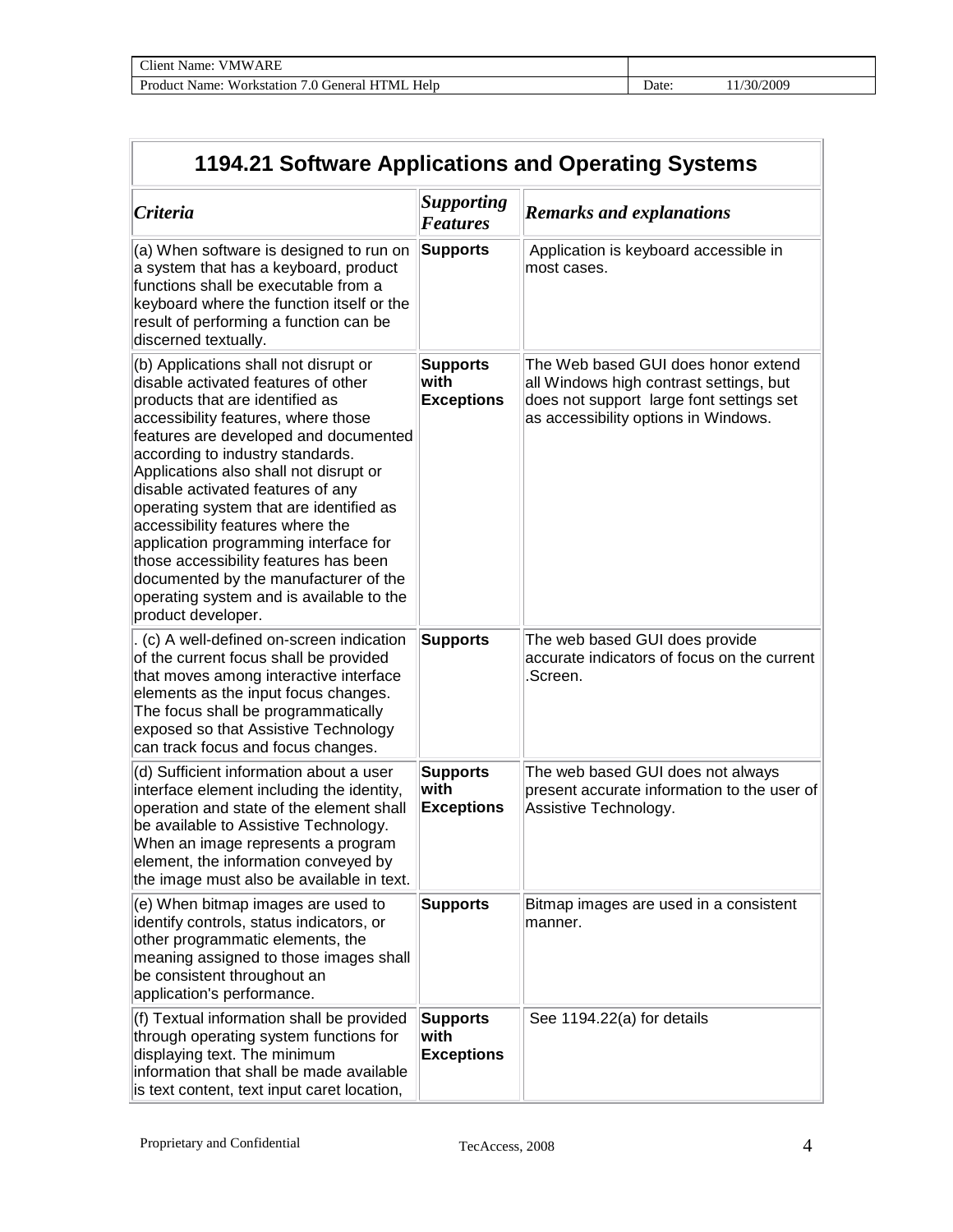| $\gamma$ liem<br>ARF<br>' \\.<br>Name:<br>V N/I                           |       |         |
|---------------------------------------------------------------------------|-------|---------|
| Help<br>Produc.<br>'MI<br>. ieneral<br>Name:<br>/orkstati<br>AA.<br>. ior | ⊅ate: | 30/2009 |

| and text attributes.                                                                                                                                                                                                                                          |                                              |                                                                                                                                                                                                                                                                                                                                                   |
|---------------------------------------------------------------------------------------------------------------------------------------------------------------------------------------------------------------------------------------------------------------|----------------------------------------------|---------------------------------------------------------------------------------------------------------------------------------------------------------------------------------------------------------------------------------------------------------------------------------------------------------------------------------------------------|
| (g) Applications shall not override user<br>selected contrast and color selections<br>and other individual display attributes.                                                                                                                                | <b>Supports</b><br>with<br><b>Exceptions</b> | The Web based GUI does not honor or<br>extend all Windows large font settings.<br>See 1194.21(b)                                                                                                                                                                                                                                                  |
| (h) When animation is displayed, the<br>information shall be displayable in at<br>least one non-animated presentation<br>mode at the option of the user.                                                                                                      | <b>Not</b><br><b>Applicable</b>              | There is no animation in the application                                                                                                                                                                                                                                                                                                          |
| (i) Color coding shall not be used as the<br>only means of conveying information,<br>indicating an action, prompting a<br>response, or distinguishing a visual<br>element.                                                                                    | <b>Supports</b>                              | This product does not use color coding as<br>the only means to convey information,<br>indicating an action, prompting responses<br>or distinguishing visual elements.                                                                                                                                                                             |
| (j) When a product permits a user to<br>adjust color and contrast settings, a<br>variety of color selections capable of<br>producing a range of contrast levels<br>shall be provided.                                                                         | <b>Not</b><br><b>Applicable</b>              | The Web Based client does not permit a<br>user to adjust color or contrast selections<br>through the product itself. The product<br>inherits some settings from Microsoft<br>Windows which provides a range of<br>contrast levels for applications that allow a<br>user to adjust color and contrast settings<br>see 1194.21(g)                   |
| (k) Software shall not use flashing or<br>blinking text, objects, or other elements<br>having a flash or blink frequency greater<br>than 2 Hz and lower than 55 Hz.                                                                                           | <b>Supports</b>                              | No flashing or blinking text is used in this<br>product.                                                                                                                                                                                                                                                                                          |
| (I) When electronic forms are used, the<br>form shall allow people using Assistive<br>Technology to access the information,<br>field elements, and functionality required<br>for completion and submission of the<br>form, including all directions and cues. | <b>Supports</b><br>with<br><b>Exceptions</b> | When using the Web based GUI not all<br>form fields are accessible to Assistive<br>Technology(AT) For example under the<br>Search Tab the search field is not labeled<br>so the user can tell what should be<br>entered. The user can identify it as a form<br>field but the label does not exist to tell the<br>user what to enter in the field. |

 $\overline{1}$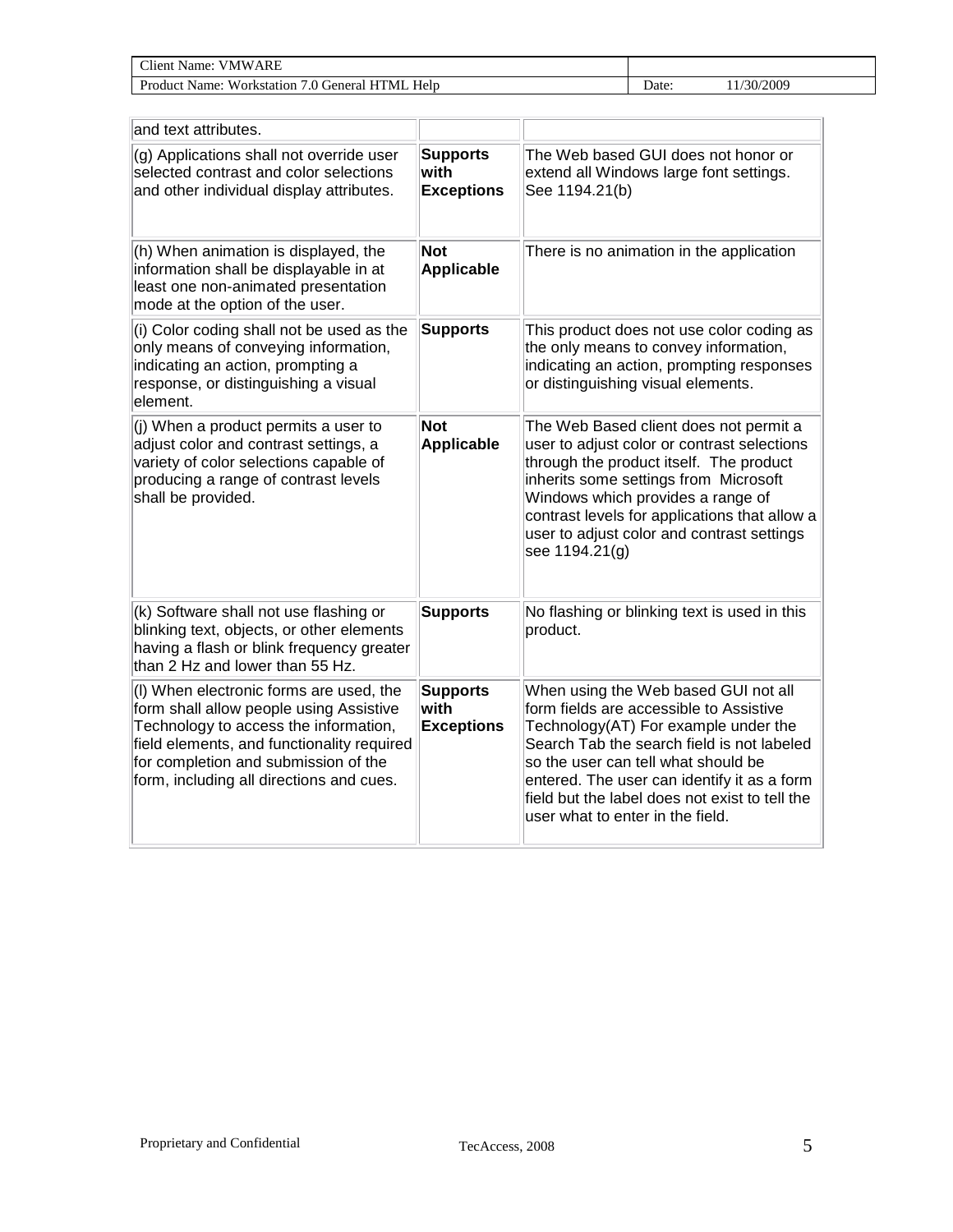| $T$ lient<br><b>VMWARF</b><br>Name:                                |      |         |
|--------------------------------------------------------------------|------|---------|
| Product<br>Help<br>HТ<br>'MI<br>.0 General<br>Workstation<br>Name: | Jate | 30/2009 |

### **1194.22 Web-based Internet information and applications**

| <b>Criteria</b>                                                                                                                                                                                                                                                                                                    | <b>Supporting</b><br><b>Features</b> | <b>Remarks and</b><br>explanations                                                                      |
|--------------------------------------------------------------------------------------------------------------------------------------------------------------------------------------------------------------------------------------------------------------------------------------------------------------------|--------------------------------------|---------------------------------------------------------------------------------------------------------|
| (a) A text equivalent for every non-text element<br>shall be provided (e.g., via "alt", "longdesc", or<br>in element content).                                                                                                                                                                                     | Supports with<br><b>Exceptions</b>   | All Images do not have<br>Alt attributes.                                                               |
| (b) Equivalent alternatives for any multimedia<br>presentation shall be synchronized with the<br>presentation.                                                                                                                                                                                                     | Not applicable                       | There is no multimedia.                                                                                 |
| (c) Web pages shall be designed so that all<br>information conveyed with color is also<br>available without color, for example from<br>context or markup.                                                                                                                                                          | <b>Supports</b>                      | Color is not used as a<br>sole means of<br>conveying information.                                       |
| (d) Documents shall be organized so they are<br>readable without requiring an associated style<br>sheet.                                                                                                                                                                                                           | <b>Supports</b>                      | The help pages can be<br>read with style sheets<br>disabled. Headings and<br>lists have HTML<br>markup. |
| (e) Redundant text links shall be provided for<br>each active region of a server-side image map.                                                                                                                                                                                                                   | Not applicable                       | Server-side image<br>maps are not used.                                                                 |
| (f) Client-side image maps shall be provided<br>instead of server-side image maps except<br>where the regions cannot be defined with an<br>available geometric shape.                                                                                                                                              | Not applicable                       | Client-side image maps<br>are not used.                                                                 |
| (g) Row and column headers shall be identified<br>for data tables.                                                                                                                                                                                                                                                 | Supports with<br><b>Exceptions</b>   | Row and Column<br>headers are not<br>supplied for all data<br>tables.                                   |
| (h) Markup shall be used to associate data<br>cells and header cells for data tables that have<br>two or more logical levels of row or column<br>headers.                                                                                                                                                          | Not applicable                       | Data tables do not have<br>multilevel columns or<br>rows.                                               |
| (i) Frames shall be titled with text that<br>facilitates frame identification and navigation                                                                                                                                                                                                                       | <b>Does Not Support</b>              | Frames are used<br>without meaningful<br>titles.                                                        |
| $ $ (j) Pages shall be designed to avoid causing<br>the screen to flicker with a frequency greater<br>than 2 Hz and lower than 55 Hz.                                                                                                                                                                              | Supports                             | Pages do not flash or<br>blink.                                                                         |
| (k) A text-only page, with equivalent<br>information or functionality, shall be provided to<br>make a web site comply with the provisions of<br>this part, when compliance cannot be<br>accomplished in any other way. The content of<br>the text-only page shall be updated whenever<br>the primary page changes. | Not applicable                       |                                                                                                         |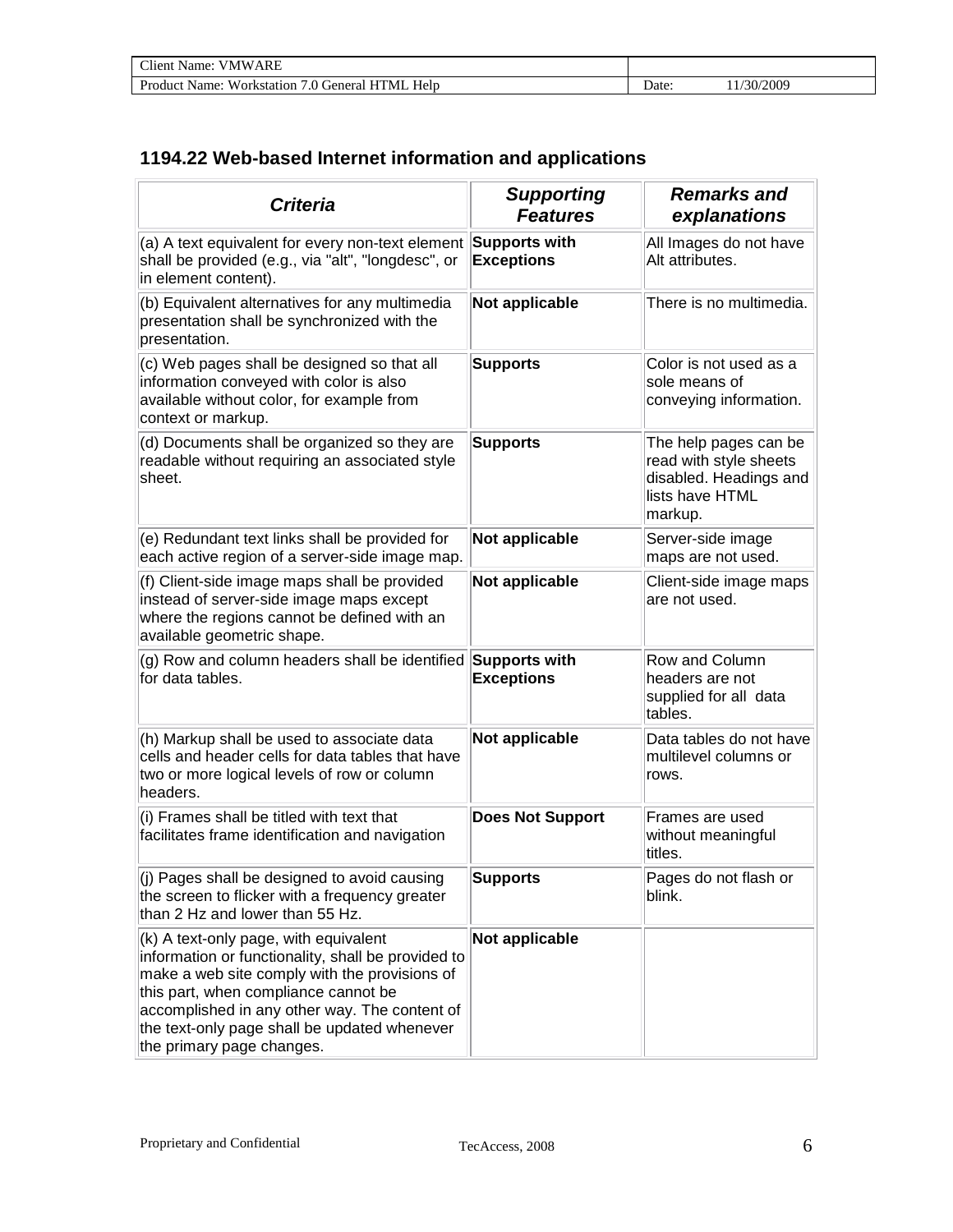| ARF<br>$\sim$<br>'Item<br>.vame.<br>' \\.<br>/ IV/L                        |       |          |
|----------------------------------------------------------------------------|-------|----------|
| Help<br>Produc.<br>'NH<br>Name:<br>u orizetat:<br>ienera<br>A.<br>DГ<br>ıа | ⊃ate: | /30/2009 |

| (I) When pages utilize scripting languages to<br>display content, or to create interface<br>elements, the information provided by the<br>script shall be identified with functional text that<br>can be read by Assistive Technology.                                                     | <b>Supports with</b><br><b>Exceptions</b> | Not all Interfaces are<br>keyboard accessible.                                                                                                                                                                                                                                                                                                                         |
|-------------------------------------------------------------------------------------------------------------------------------------------------------------------------------------------------------------------------------------------------------------------------------------------|-------------------------------------------|------------------------------------------------------------------------------------------------------------------------------------------------------------------------------------------------------------------------------------------------------------------------------------------------------------------------------------------------------------------------|
| (m) When a web page requires that an applet,<br>plug-in or other application be present on the<br>client system to interpret page content, the<br>page must provide a link to a plug-in or applet<br>that complies with §1194.21(a) through (I).                                          | Not applicable                            | Plug-ins are not used.                                                                                                                                                                                                                                                                                                                                                 |
| (n) When electronic forms are designed to be<br>completed on-line, the form shall allow people<br>using Assistive Technology to access the<br>information, field elements, and functionality<br>required for completion and submission of the<br>form, including all directions and cues. | <b>Supports with</b><br><b>Exceptions</b> | When using the Web<br>based GUI not all form<br>fields are accessible to<br>Assistive<br>Technology(AT) For<br>example under the<br>Search Tab the search<br>field is not labeled so<br>the user can tell what<br>should be entered. The<br>user can identify it as a<br>form field but the label<br>does not exist to tell the<br>user what to enter in<br>the field. |
| (o) A method shall be provided that permits<br>users to skip repetitive navigation links.                                                                                                                                                                                                 | <b>Does not Support</b>                   | There are navigation<br>tabs on the screen<br>presented to the user,<br>there is no skip<br>navigation link to take<br>the user to the main<br>content.                                                                                                                                                                                                                |
| $(p)$ When a timed response is required, the<br>user shall be alerted and given sufficient time<br>to indicate more time is required.                                                                                                                                                     | Not applicable                            | There are no timed<br>responses required.                                                                                                                                                                                                                                                                                                                              |

 $\mathbf I$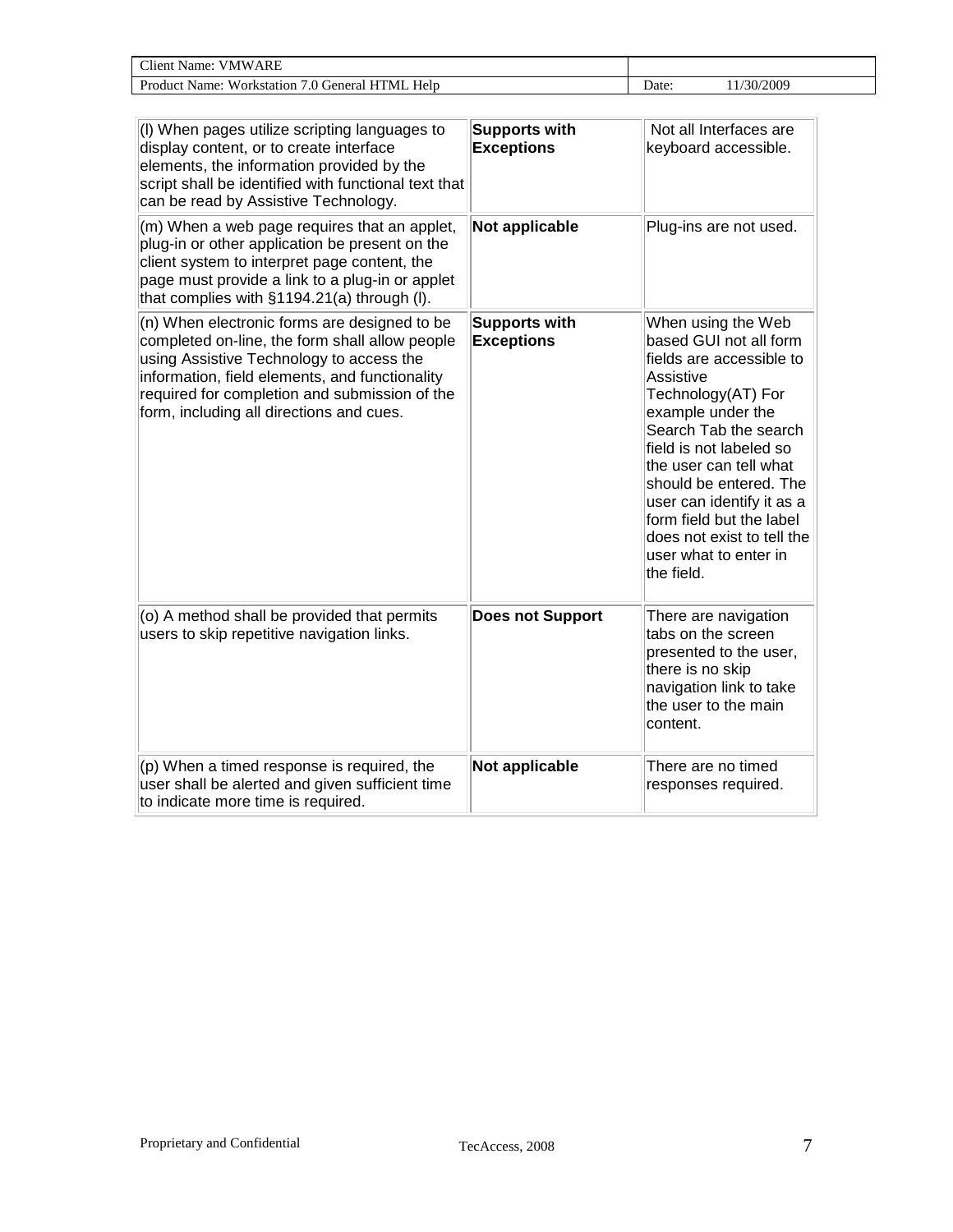| Client<br>ARE<br><b>VMW</b><br>Name:                                   |       |          |
|------------------------------------------------------------------------|-------|----------|
| Product<br>Workstation<br>Help<br><b>HTML</b><br>/ () General<br>Name: | Date: | /30/2009 |

### **1194.31 Functional performance criteria**

| <b>Criteria</b>                                                                                                                                                                                                                                                                                                                  | <b>Supporting Features</b>                 | <b>Remarks and</b><br>explanations                   |
|----------------------------------------------------------------------------------------------------------------------------------------------------------------------------------------------------------------------------------------------------------------------------------------------------------------------------------|--------------------------------------------|------------------------------------------------------|
| (a) At least one mode of operation and<br>information retrieval that does not require<br>user vision shall be provided, or support for<br>assistive technology used by people who<br>are blind or visually impaired shall be<br>provided.                                                                                        | Supports with Exceptions Reference 1194.22 |                                                      |
| (b) At least one mode of operation and<br>information retrieval that does not require<br>visual acuity greater than 20/70 shall be<br>provided in audio and enlarged print output<br>working together or independently, or<br>support for assistive technology used by<br>people who are visually impaired shall be<br>provided. | Supports with Exceptions Reference 1194.22 |                                                      |
| (c) At least one mode of operation and<br>information retrieval that does not require<br>user hearing shall be provided, or support<br>for assistive technology used by people<br>who are deaf or hard of hearing shall be<br>provided.                                                                                          | <b>Supports</b>                            | Hearing is not required<br>to access content.        |
| (d) Where audio information is important for<br>the use of a product, at least one mode of<br>operation and information retrieval shall be<br>provided in an enhanced auditory fashion,<br>or support for assistive hearing devices<br>shall be provided.                                                                        | Not applicable                             | Audio is not used.                                   |
| (e) At least one mode of operation and<br>information retrieval that does not require<br>user speech shall be provided, or support<br>for assistive technology used by people<br>with disabilities shall be provided.                                                                                                            | <b>Supports</b>                            | User speech is not<br>required to access<br>content. |
| (f) At least one mode of operation and<br>information retrieval that does not require<br>fine motor control or simultaneous actions<br>and that is operable with limited reach and<br>strength shall be provided.                                                                                                                | <b>Supports</b>                            | Interfaces are keyboard<br>accessible.               |